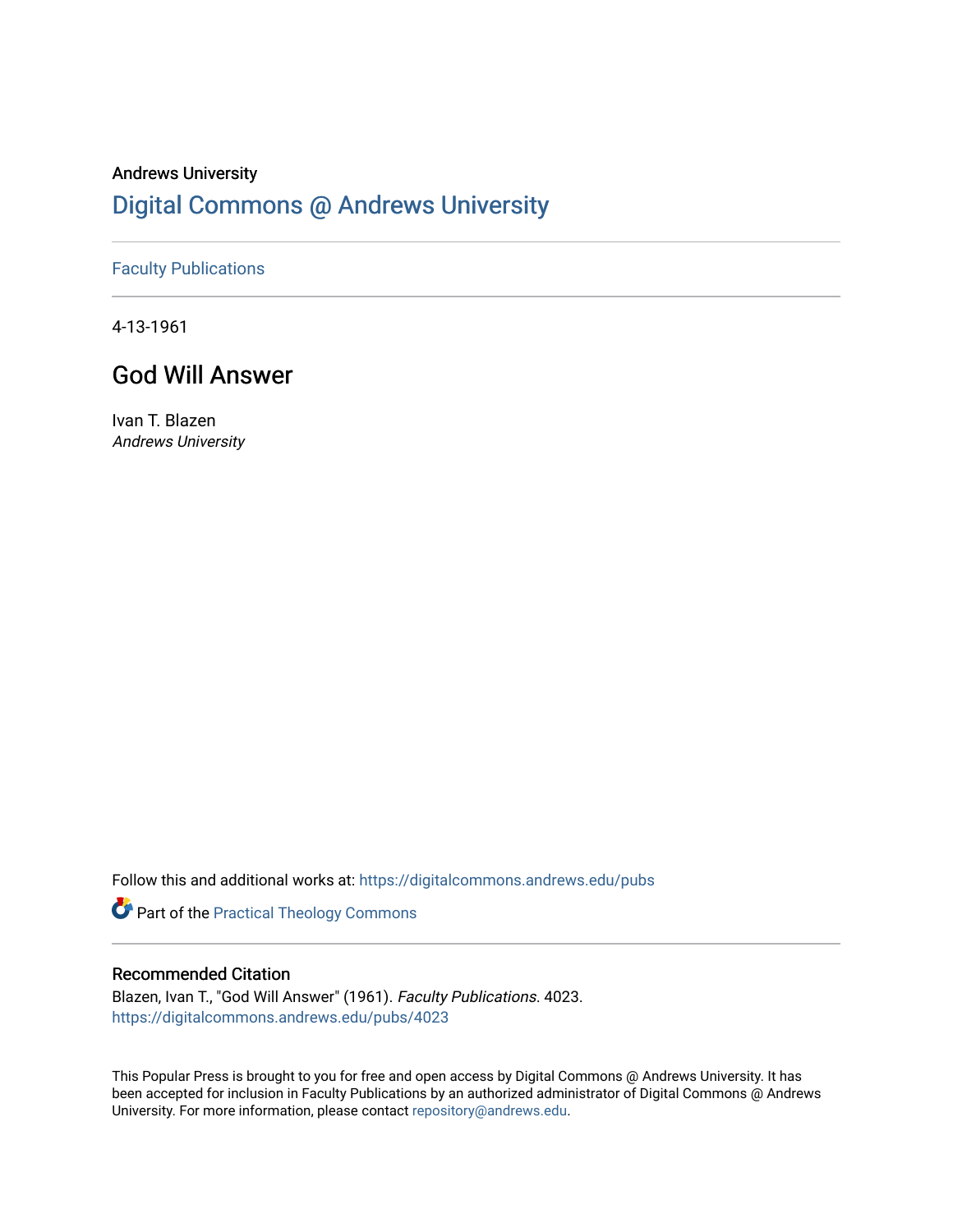the grave. It bears witness against him at the judgment. A quenchless fire, it consumes at last soul and body." *—Education,* pp. 144, 145.

The wise in heart realize that the law of God will not *justify* or *save* the sinner, but without doubt it will *judge*  him. Those who do not permit the Lord Jesus by His Spirit to burn sin out of their lives will be incinerated with sin in the final day.

Today we do not have letters of stone or flying rolls to warn us of violating God's will. We have letters "written not with ink, but with the Spirit of the living God; not in tables of stone, but in fleshy tables of the heart" (2 Cor. 3:3). The love of Jesus motivates us to obedience; the perfect life of Jesus lived out day by day within enables us to comply with the will of God as contained in His moral law.

But what of the many who deliberately turn their back upon the cross of our Lord Jesus Christ, of those who do "despite unto the Spirit of grace," and thus violate the will and commandments of God? Will there be letters of fire in the heavens one of these days expressing the indignation of a slighted Lord, or will "all things continue as they were from the beginning of the creation"?

John the beloved writes in Revelation 6:14 that he saw the heaven depart "as a scroll when it is rolled together," and Isaiah, the gospel prophet, declares that God will roll up the heavens like a scroll. (See Isaiah 34:4.)

Once, on the walls of a king's palace, the bloodless hand of God wrote the fateful words, "Thou art weighed in the balances, and art found wanting." What are the words that God will write one day soon on heaven's scroll to arrest the gaze of earth's inhabitants? What will they read on the sky in letters of fire?

The answer is found in the fiftieth psalm where David pictures the second coming of Christ in majesty and in glory; "Our God shall come, and shall not keep silence: a fire shall devour before him, and it shall be very tempestuous round about him. He shall call to the heavens from above, and to the earth, that he may judge his people. . . . And the heavens shall declare His righteousness: for God is judge himself" (Ps. 50:1-6).

Yes, the righteousness of our Lord must be vindicated; and His righteousness involves perfect harmony with the will of the Father. The Ten Commandments are, indeed, the very transcript of the will and character of God, and the psalmist affirms that "all thy commandments are righteousness" (Ps. 119:172).

Our Lord came the first time to

save sinners; He comes the second time in judgment. "So Christ was once offered to bear the sins of many; and unto them that look for him shall he appear the second time without sin unto salvation" (Heb. 9:28). Thus we believe that evidence of His character and righteousness will be made manifest for all the world to see in letters of fire.

Sister White comments in the following language on the appearance of God's righteous law that will appear in fiery, sky-written letters: "Then there appears against the sky a hand holding two tables of stone folded together. . The hand opens the tables,

and there are seen the precepts of the decalogue, traced as with a pen of fire. The words are so plain that all can read them. . . . God's ten words, brief, comprehensive, and authoritative, are presented to the view of all the inhabitants of earth."—The *Great Controversy,* p. 639.

But then it will be too late to repent. Probation's door will have closed! God's words have been traced in stone; framed in a flying curse; written now in the heart. But the day will come when they will appear in letters of fire. Shall we not cherish them now, and obey them, while mercy yet lingers?

# **God Will Answer**

**By Ivan T. Blazen**  *Instructor, Emmanuel Missionary College* 

**DRAYER** is not the overcoming of **1** a reluctant God; it is the laying hold of the highest kind of willingness to help. Jesus illustrated this truth in two short, dramatic parables. The first is the parable of the importunate friend, recorded in Luke 11: 5-13; the second is the parable of the importunate widow, found in Luke 18:1-8.

In the first parable Jesus tells the story of a man who is suddenly confronted by a visitor late at night. Hay-

### **The Birth of Spring**

<del>,,,,,,,,,,,,,,,,,,,,,,,,,,,,,,</del>,

*By Mike A. Jones* 

- When willows burst and greet the spring, Questing crows call at the barrows,
- And hungry robins seize worms and sing, While playful sparrows soar like arrows.
- The gurgling brook—it rushes insane— Carrying old winter farther away;
- Its rioting rivulets laugh and complain While they follow a way lonely, yet gay.
- Blue-tinted violets peek from the soil, Recently frosted with winter's white dress;
- Awakening hemlocks slowly uncoil Stirred by the rays of the sun's warm caress.
- A jay sits poised on a broken stick,
- Peering to see what the scene will<br>bring:
- bring; Mute nature pauses—locked doors **un**click—
	- Let nature sing! 'Tis the birth of spring!

ing no food in his home for a guest, he goes to the dwelling of a neighborfriend and awaking him out of sleep, requests three loaves of bread.

The neighbor does not wish to be bothered, so replies, "Trouble me not: the door is now shut, and my children are with me in bed; I cannot arise and give thee." However the neighbor's resistance is met by the man's insistence, and thus Jesus says, "Though he will not rise and give him, because he is his friend, yet because of his importunity he will rise and give him as many as he needeth.' Comfortable selfishness finds itself overmatched by importunate want. What friendship could not secure, sheer importunity extorts.

The lesson is this: We must ask, seek, and knock if we expect to receive the blessings of heaven. "For every one that asketh receiveth; and he that seeketh findeth; and to him that knocketh it shall be opened." Furthermore, says Jesus, if even our earthly fathers, who are evil, do not give us a stone when we ask for a loaf, or a serpent when we ask for a fish, or a scorpion when we ask for an egg, we can be sure that God, who is our righteous heavenly Father, will never withhold His good gifts when we ask of Him.

This parable as well as that of the importunate widow gives some people a feeling of uneasiness. It appears to them that God is represented as being one who answers prayer only after much coaxing and then only to keep from being bothered. This impression is far from the truth. Christ is not *comparing* similar qualities in the re